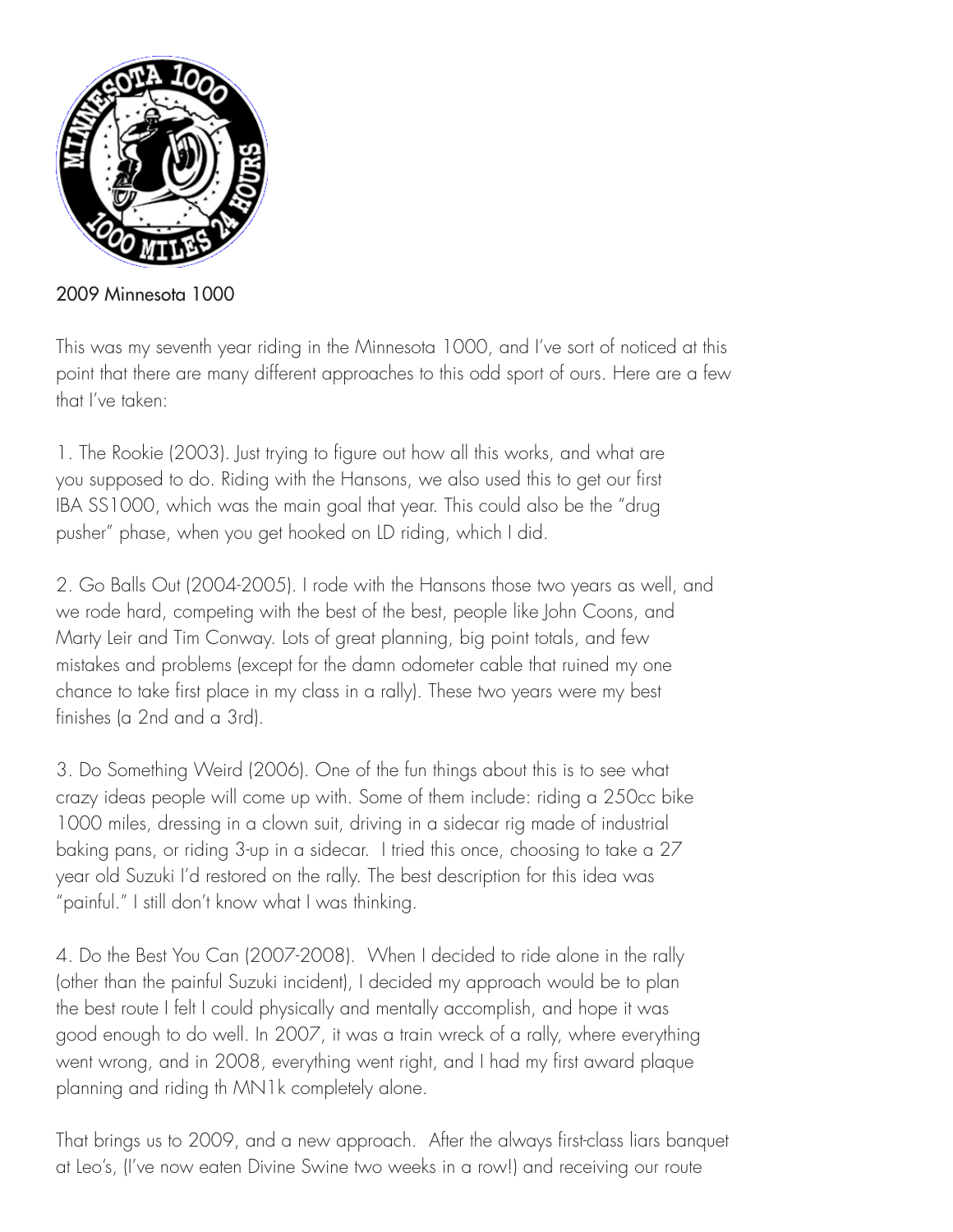sheets, I had to decide where to go. I took the easy approach from the beginning, getting my mug at Bob's on the way home. It seemed smart to get points while not on the clock, especially when it's right on the way to my house, even though it was 350 points less than trying on Sunday.

When I got home, I entered all the points into the laptop (my first year routing with Garmin's FAR TOO DELAYED software for the Mac) and looked over the options. It was pretty clear that the best routes would involve visiting the UP of Michigan (proven by the fact that seemingly everyone went that way). I also realized that I just didn't want to go to the UP. Yes, it's beautiful riding up there, and yes it was a lot of points, but we have a cabin in Northern Wisconsin – I'm up that way almost every weekend. I didn't feel like going there again – I wanted to go somewhere I don't ever go. I chose Rugby, North Dakota as my big point bonus. I'll call this approach "Go Where you Feel like Riding."

I knew it wouldn't make for a competitive score, but my route was a little over 1000 miles, it was easy riding on fast, empty roads, and I love wide open spaces. I just wanted to take a nice long ride on a beautiful day to a place I'd never been (not that Rugby is a major vacation destination – apologies to the people I know from the area).

Big surprise that there were no new bonuses handed out on Saturday for the first time since I've been doing this, and even better, no fuel log (I can stop at Holiday Stations!). It probably wouldn't have mattered. I was going to go to Nodak no matter what. Miles City, MT was another option, but I already have a Bun Burner Gold, and didn't really feel like getting another one at the time.

I headed west on 94 with a few other riders, most of which I think were headed for Montana. After having to recalculate my GPS twice, I got one bonus in Kensington, where they found the Runestone (and drove through a crowd gathered after some kind of running race, hanging out in the parking lot). There was one other rider there, Wayne Koppa from Michigan. Wayne was one of only three riders I saw all day.

From there I went to Ma's Cycle in West Fargo, where I saw Paul Sundet leaving as I pulled in, headed for Montana. The guy at Ma's was super cool. I could have talked to him all day – I bought a t-shirt from him, and changed into my mesh jacket in the parking lot, and headed west. If I ever buy a Triumph, I'll think about buying there, just because they were so nice.

I caught up to Paul again at the Jamestown exit, which was another bonus (get a fuel receipt), and wished him luck, and headed northwest. I'm probably kind of odd, in that I like riding in the Dakotas and Iowa. I enjoy the small towns, the farms, the slight rolling hills and the big skies. It was a great day, and the sky was filled with what I refer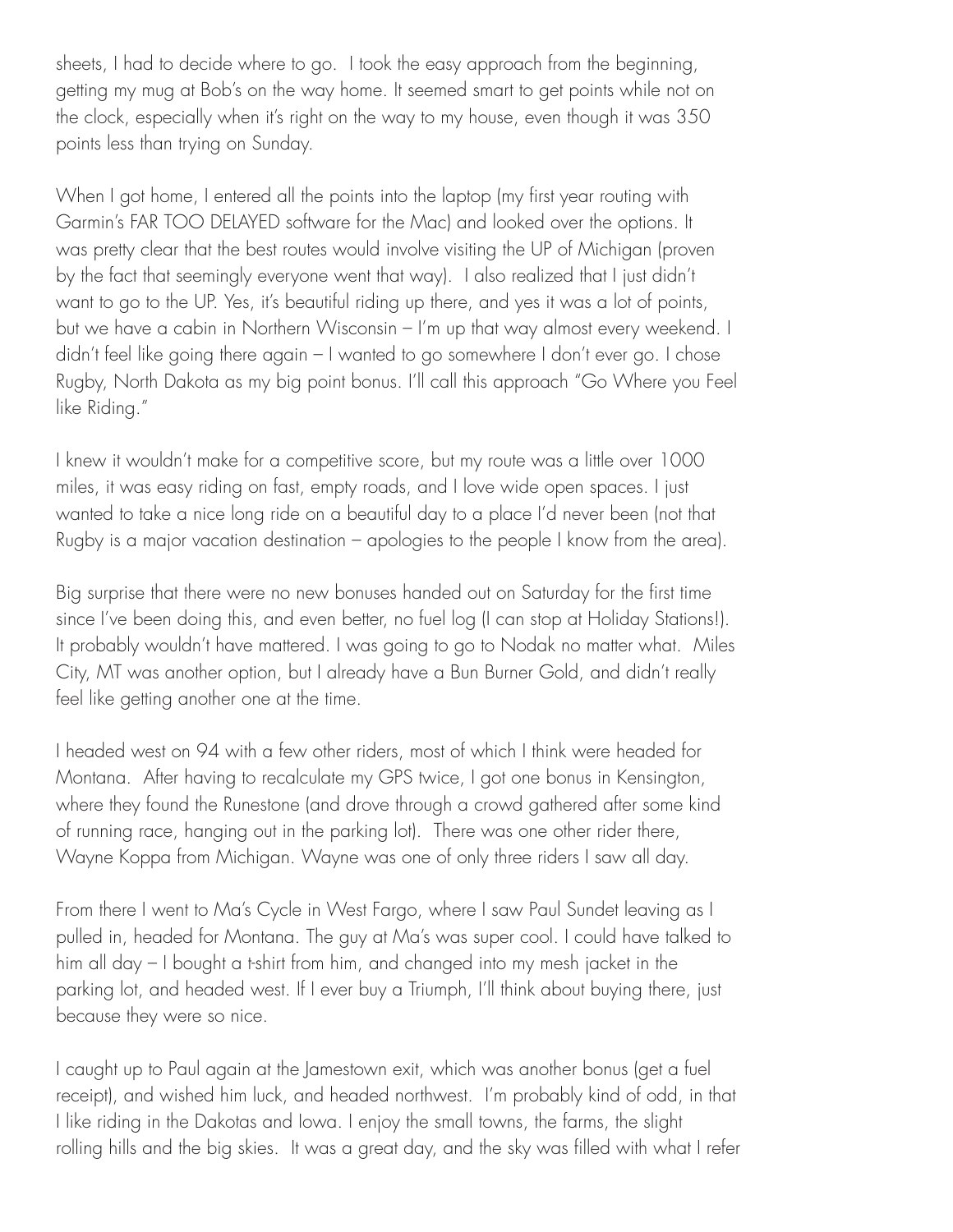to as "Simpsons Clouds." (think of the puffy cartoon clouds in the opening montage of "The Simpsons.) Lots of flocks of interesting birds too – white ones (not gulls) flying in circular formations – I don't know what they were. I pulled into Rugby mid-afternoon, and took my photo of the "Geographical Center of North America" pyramid. It wasn't as cool as I'd hoped, but I can say I've been there. The only drawback to the day was the huge number of bugs that were

clean my face



shield so I could see – I didn't expect that in ND.

I made a gas stop in Devils Lake, which was kind of fun, because several of my best friends are from there, and I shot a photo with my cell phone to text message to them. They thought it was just great. As I mentioned to someone, Devils Lake is about how I remembered it, only with more water (there were hundreds of people fishing in weird channels and gullies, and the lake just spreads forever now), and I don't think I'd ever been there sober, so that was different too. (that's another set of stories).

I picked up another bonus (only my fourth, if you count Bob's), at a cemetery near Hatton, ND, and then stopped for gas in Fargo. I lived in Fargo for four years in college, and still have good friends there, so it felt weird to not stop and say hello, but I was on a rally, even if I wasn't working that hard at it…

Next stop was Detroit Lakes, where I ran into Wayne Koppa again. While we didn't ride together, we saw each other at the next two stops as well, in Verndale, in a city park, and Little Falls, at the Lindbergh house, both of which ended up being our last two stops.

After one last gas stop near St. Cloud (the bugs were so thick under the gas station canopy, I had to keep my helmet closed to keep from getting infested), I headed for home and my rest bonus. All day, my GPS arrival time had been getting earlier and earlier (high speed limits in ND and few bonus stops will do that), and as it was, I pulled into the gas station by my house at about 1:15 am. I was only about 25 miles short of